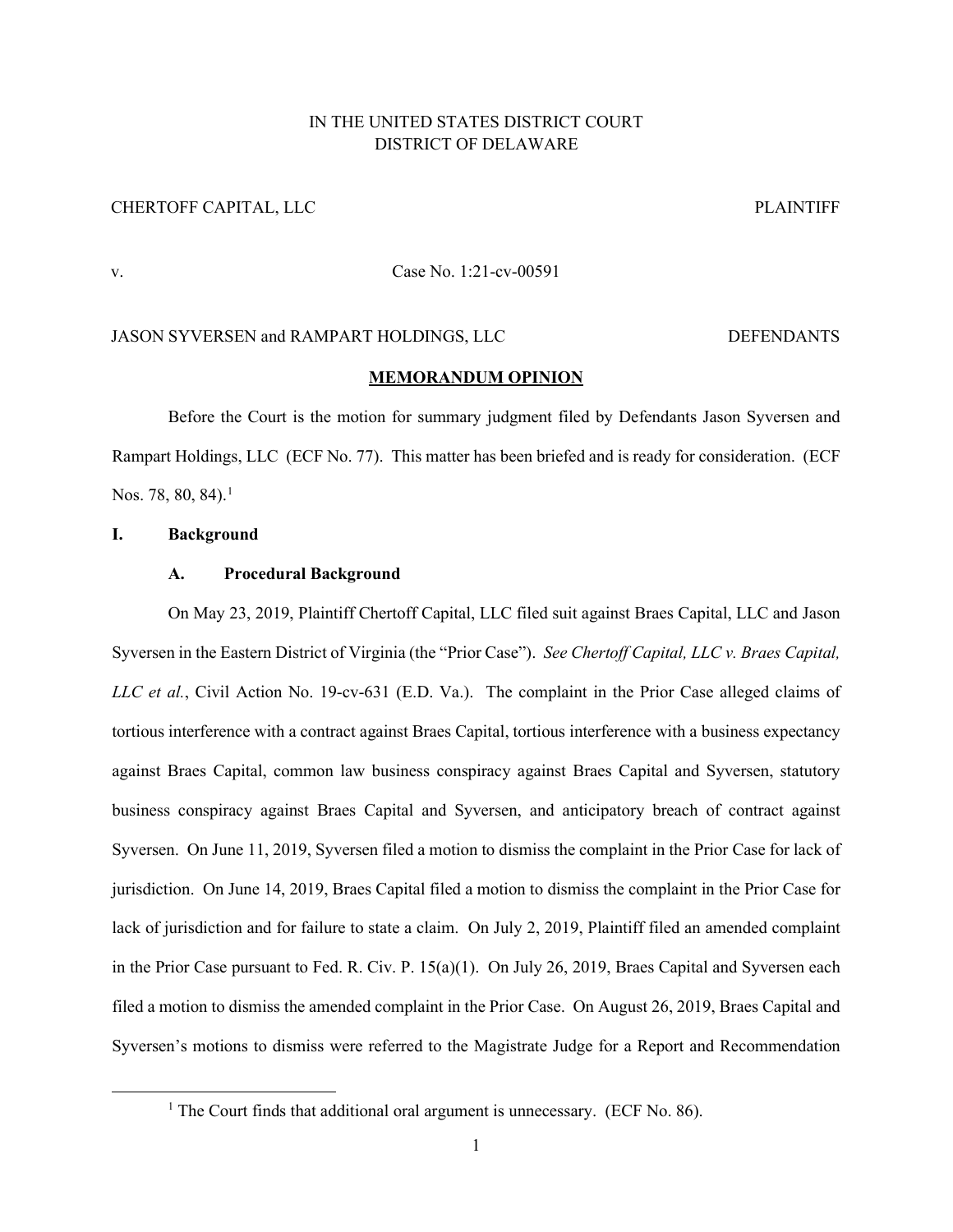pursuant to 28 U.S.C.  $\S$  636(b)(1)(B). On October 31, 2019, the Magistrate Judge issued a Report & Recommendation (the "Report"). The Report recommended that all of Plaintiff's claims in the amended complaint in the Prior Case be dismissed with prejudice. On November 14, 2019, Plaintiff filed objections to the Report and a motion for leave to file a second amended complaint. On November 22, 2019, prior to any ruling on the Report, Plaintiff's objections to the Report, or Plaintiff's motion for leave to file a second amended complaint, Plaintiff filed a notice of voluntary dismissal without prejudice pursuant to Fed. R. Civ. P. 41(a)(1)(A)(i). The Prior Case was ordered dismissed without prejudice that same day.

On February 7, 2020, Plaintiff filed a new complaint against Braes Capital and Defendants Jason Syversen and Rampart Holdings, LLC, in the United States District Court for the Eastern District of Virginia. (ECF No. 1). Count one of the complaint was against the Defendants for breach of contract, and count two was against Braes Capital for intentional interference with a contract. *Id.* On April 17, 2020, Defendants filed an answer. (ECF No. 16). On May 28, 2020, the Court directed the parties to show cause why this case should not be transferred to the District of Delaware based on the disputed contract's forum selection clause. (ECF No. 28). On April 27, 2021, the Court severed count one from count two and transferred count one to the District of Delaware. (ECF No. 52). On October 26, 2021, the parties stipulated to a nonjury trial. (ECF No. 76).

#### **B. Factual Background**

Defendant Syversen founded Siege Technologies, LLC in 2009 and served as its chief executive officer. (ECF No. 78-1 ¶ 1). In 2016, Siege was acquired by Nehemiah Security, LLC. *Id.* At some point in 2018, Nehemiah's chief executive officer, Paul Farrell, asked Syversen if he was interested in buying Siege back from Nehemiah. (*Id.* ¶ 2). At that time, it appeared that Siege could be repurchased for less than Nehemiah had paid for it two years prior. *Id.* Consequently, he became interested in trying to organize a management buy-out of Siege, repurchasing the company in concert with the other key management personnel. *Id.* To effectuate that management buyout, Syversen needed a source of funds because the three key management personnel of Siege—Samuel Corbitt, Joseph Sharkey and Syversen—did not have sufficient capital to purchase Siege. (*Id.* ¶ 3).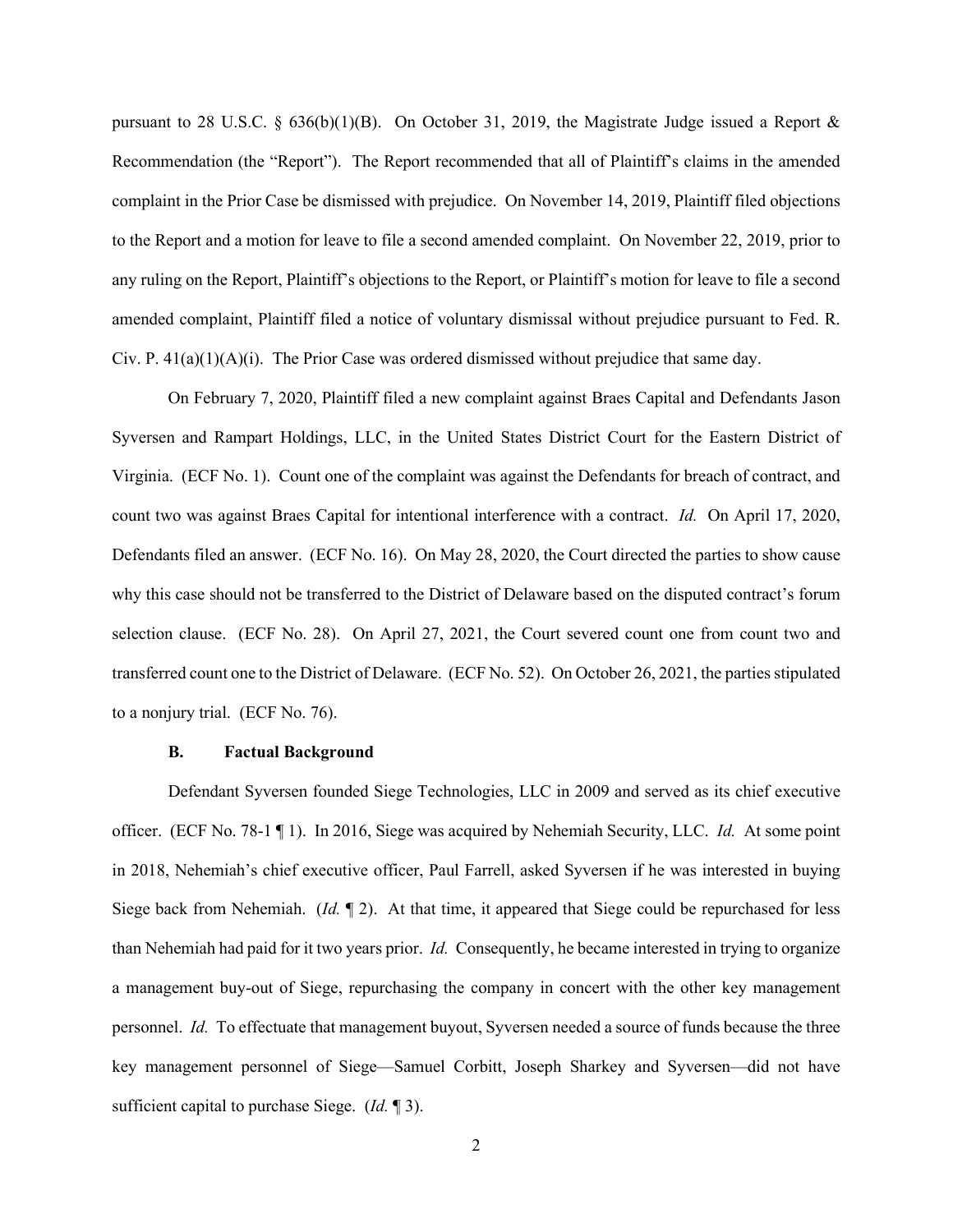Syversen retained Plaintiff to assist with the management buyout acquisition and to find interested investors. *Id.* He signed a contract with Plaintiff on November 15, 2018 (the "Contract"), which set forth the terms of their agreement. (ECF No. 78-2).

First, the Contract stated that Plaintiff was being retained to provide advice concerning Syversen's potential acquisition of Siege via a management buyout acquisition:

We are pleased to confirm the arrangements under which Chertoff Capital, LLC ("Chertoff" or "Advisor") is engaged by you ("Client") to provide banking advisory services . . . regarding your potential management buyout (MBO) acquisition of Siege Technologies, LLC ("Target") from Nehemiah Security, LLC ("Seller").

\* \* \*

Chertoff will serve as the Client's exclusive investment banking advisor and support the Client's potential MBO of the Target (the "Transaction").

*Id.* 

The Contract became effective on November 15, 2018 and was to continue until (1) "the Client decides not to move forward with the acquisition of the Target"; (2) "the Closing" occurs; or (3) "it is mutually agreed upon to extend or terminate [the Contract] in writing." (*Id.* at 3). There were no additional restrictions or limitations put on Syversen's option to quit pursuing his management buyout acquisition.

The Contract stated that Plaintiff would be paid "4% of the Total Consideration paid for the Target," subject to a minimum payment of \$600,000, but only "[u]pon the successful closing of the acquisition of Target." *Id.* Syversen, as the Client, also agreed to reimburse Plaintiff's "travel expenses" and "other reasonable and documented out-of-pocket fees and expenses," subject to a cap of \$5,000. *Id.* 

The Contract addressed how to calculate the "Total Consideration" paid for Siege, depending on whether the management buyout acquisition resulted in the acquisition of all of Siege or the acquisition of only a majority of the company:

The term "Total Consideration" shall mean the total amount of cash and the fair market value of other property paid or payable (including amounts paid into escrow) to the Seller in connection with the Transaction.

If a Transaction, other than a sale of assets, results in a majority (but less than all) of the stock of the Company having been acquired, the Total Consideration shall be calculated pursuant to this paragraph as an acquisition of stock in which all of the stock of the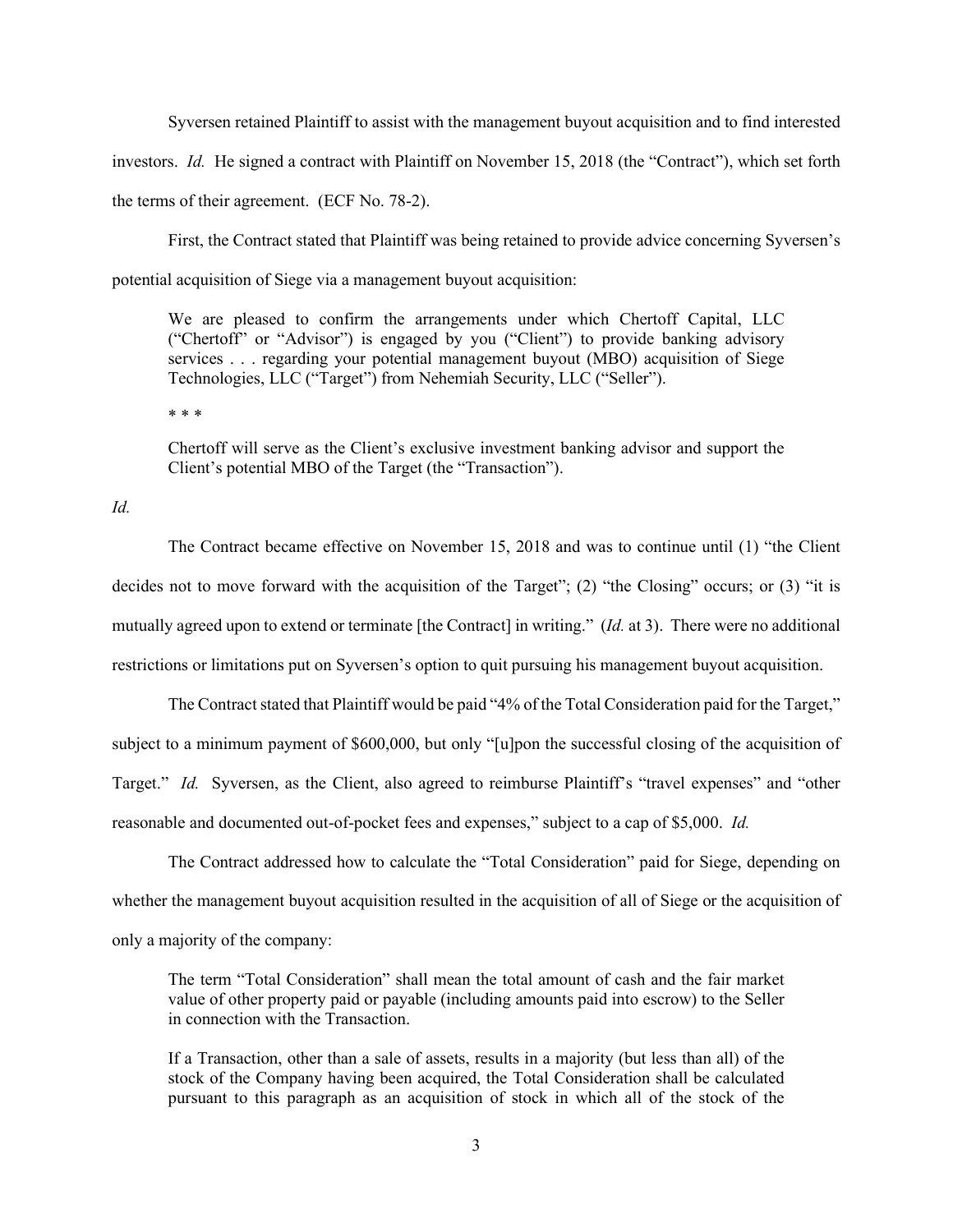Company had been acquired at a price equal to the highest price per share paid by the Purchaser for any shares it acquired at the time of the Transaction.

*Id.* The Contract did not address how to calculate Total Consideration if only a minority stake in Siege was acquired by Syversen.

The Contract was amended in early December. (ECF No. 78-1 ¶ 3). Plaintiff drafted the amendment. *Id.* According to the Contract, signed on November 25, 2018, Syversen was the "Client." *Id.* After signing the Contract, he created Rampart to be the entity to purchase Siege. *Id.* Syversen was the only member of Rampart, which also never had any employees, officers or managers. *Id.* Plaintiff wanted Rampart to be a party to the Contract, so on December 7, 2018, the agreement was amended in writing (the "Amendment"). (ECF No. 78-3). The substantive terms of the Contract were unaltered, but both Rampart and Syversen collectively became the "Client." *Id.* Thus, as of December 7, Plaintiff was providing services and advice concerning Syversen's and Rampart's potential management buyout acquisition of Siege.

In late January 2019, Rampart and Nehemiah signed an agreement in which Nehemiah agreed to negotiate only with Rampart concerning the sale of Siege through March 20, 2019. (ECF No. 78-4). The period of exclusivity was later extended through April 15, 2019. *Id.* On behalf of Rampart, Syversen searched for possible investors to finance the management buyout and located two: Braes Capital, located in Houston and headed by Alex Clary; and Three Kings Capital, located in New York City and headed by Bill Ryckman. (ECF No. 78-1 ¶ 3). Both companies submitted term sheets and, consistent with Syversen's goal of a management buyout acquisition, both term sheets provided Siege management with a majority of the resulting board member positions. (*Id.* ¶ 4). After weighing the options and consulting with Plaintiff, Syversen decided that Three Kings Capital was a better choice and began negotiations with it. *Id.*

As far as Syversen was concerned, the management buyout acquisition had to include the continuation of Samuel Corbitt, Siege's president and co-founder, and Joseph Sharkey, its chief technical officer, in Siege's management. (*Id.* ¶¶ 3, 5). Unless they both agreed to continue to work full time at Siege, Syversen did not want to pursue the management buyout acquisition. (*Id.* ¶ 5). During the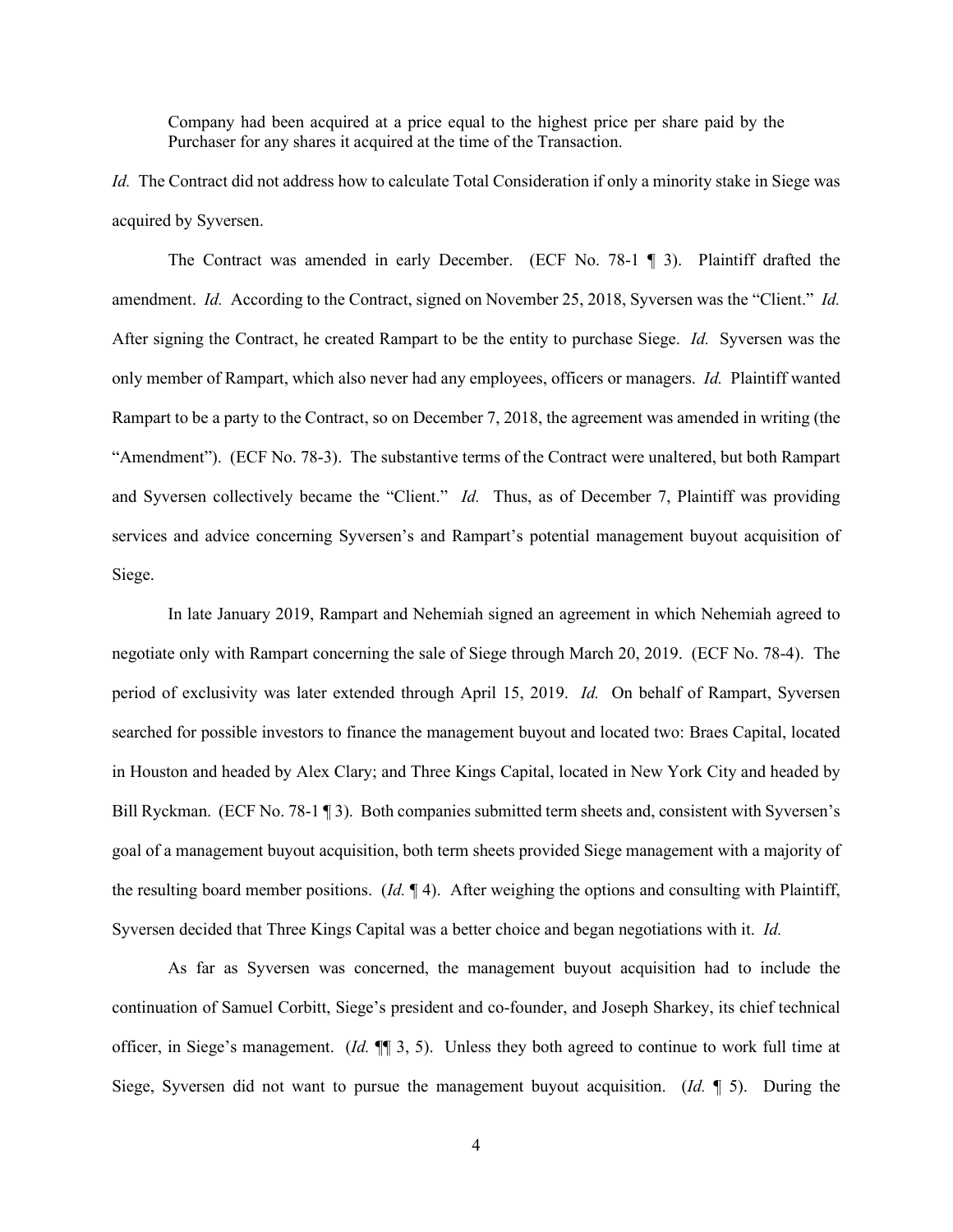negotiations, it became apparent that Sharkey was reluctant to continue with the company after a management buyout. *Id.* He made a series of demands which needed to be resolved for him to remain with Siege, but they were demands which Syversen could not accept. *Id.* Syversen also understood that Three Kings Capital did not want to proceed with financing the management buyout acquisition unless Sharkey continued with Siege. *Id.*

On April 3, 2019, negotiations with Sharkey reached an impasse and Syversen decided not to pursue the management buyout acquisition of Siege any longer. *Id.* He told Plaintiff that the management buyout was "not tenable" and that "we need to halt pursuit of the Rampart MBO." (ECF No. 78-6). Moments later, Syversen instructed Steven Kaplan, Rampart's attorney at Pillsbury Winthrop Shaw Pittman, to cease all work and send a bill for all work done because "the MBO is dead." (ECF No. 78-7). He copied Plaintiff on that email. *Id.*

On that same day, Rampart and Syversen formally withdrew from the negotiations with Nehemiah and released it from any exclusivity obligation. (ECF No. 78-8). Syversen resigned from Siege on April 19, 2019. (ECF No. 78-1 ¶ 5). He told Ryan Hoffman of Plaintiff again, ten days later, that he was "not going to be pursuing the management buyout." *Id.* In a letter to Plaintiff dated May 20, 2019, Syversen confirmed, one more time, that "the MBO is dead" and had been since April. (ECF No. 78-9).

Negotiations for the acquisition of Siege by Braes Capital occurred after Syversen announced that his management buyout was not going to work. (ECF No. 78-1 \int 6). In May 2019, he flew to Houston at Braes Capital's request to speak with potential investors it had identified who might be willing to provide financing for its acquisition of Siege. *Id.* Even though he had abandoned his management buyout acquisition, Syversen was still willing to assist Braes Capital's efforts to acquire Siege; he hoped that Siege, the company he founded, and which employed people whom he knew, would continue to be successful if acquired by Braes Capital. *Id.* Other than reimbursement of his expenses for that trip, Syversen was not paid by Braes Capital to go to Houston. *Id.*

In July 2019, Braes Capital acquired Siege through an entity it had formed called Braes Sneakers, LP ("Braes Sneakers"). (*Id.* ¶ 7). The purchase price was approximately \$15,540,000. (ECF No. 78-10 ¶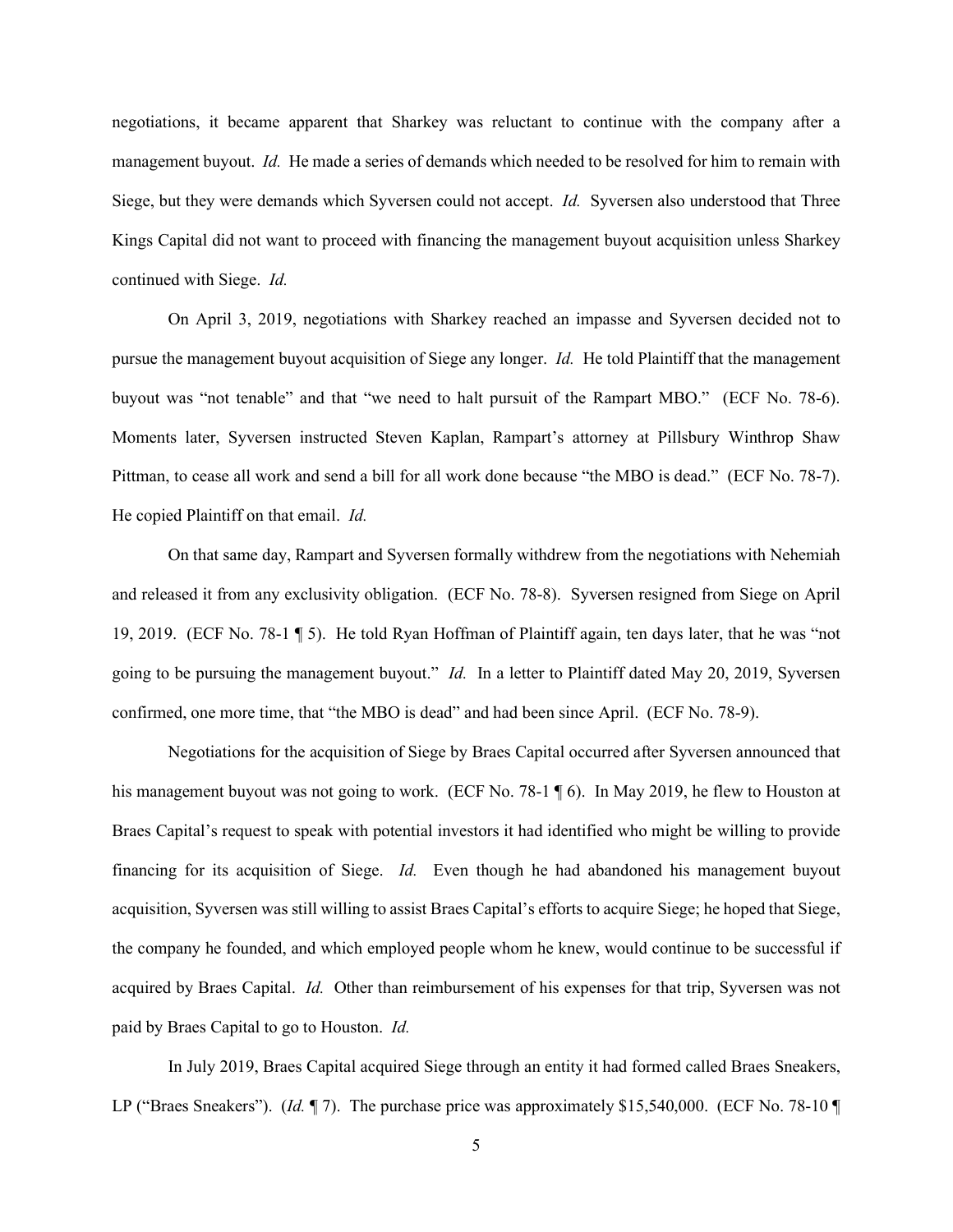3). Neither Syversen nor Rampart had any role in the negotiations of that transaction between Braes Capital and Nehemiah or in the creation of the structure for that transaction. (ECF No. 78-1 ¶ 7). Syversen invested \$250,000 in Braes Sneakers and became a limited partner. *Id.* This investment represents only approximately 1.5% of the "Total Consideration" paid for Siege.

As a limited partner of Braes Sneakers, Syversen has no voting rights and does not participate in its management. *Id.* He is solely a passive investor. *Id.* Syversen is not a member, manager, officer, director, full or part time employee, consultant or contractor of Siege or Braes Sneakers. *Id.* He did negotiate with Braes Capital about becoming a part time officer/consultant of Siege, but never came to agreement on the terms of his retention. *Id.* Rampart did not invest in Braes Sneakers, nor did it become a member or manager of Siege. Instead, it was administratively dissolved by the State of New Hampshire on August 31, 2021. *Id.*

Siege is now run by a board of managers—which does not include Syversen—that has "complete authority to manage the business and affairs of" Siege. (ECF No. 78-12 § 6.1). Braes Sneakers owns 100% of Siege. (ECF No. 78-10 ¶ 3). It has one general partner, Braes Capital. (*Id.* ¶ 4). According to its limited partnership agreement, Braes Sneakers is managed exclusively by the General Partner. (ECF No. 78-11 § 4.1). "No Limited Partner shall take part, or have the right or power to take part, in the control of the business of" Braes Sneakers. *Id.* "The Limited Partners . . . shall have no right or authority to act for the Partnership or to vote on matters other than the matters set forth in this Agreement or as required by applicable law." (*Id.* § 4.9). The Braes Sneakers' partnership agreement does not otherwise provide for any votes on anything by limited partners. *Id.* As a result of these provisions, neither any current officer of Siege, nor Syversen, has any power to direct or control the company's business.

### **II. Standard of Review**

Under Fed. R. Civ. P. 56(a), "[t]he court shall grant summary judgment if the movant shows that there is no genuine dispute as to any material fact and the movant is entitled to judgment as a matter of law." The moving party bears the burden of demonstrating the absence of a genuine issue of material fact. *See Matsushita Elec. Indus. Co., Ltd. v. Zenith Radio Corp.*, 475 U.S. 574, 585–86 (1986). An assertion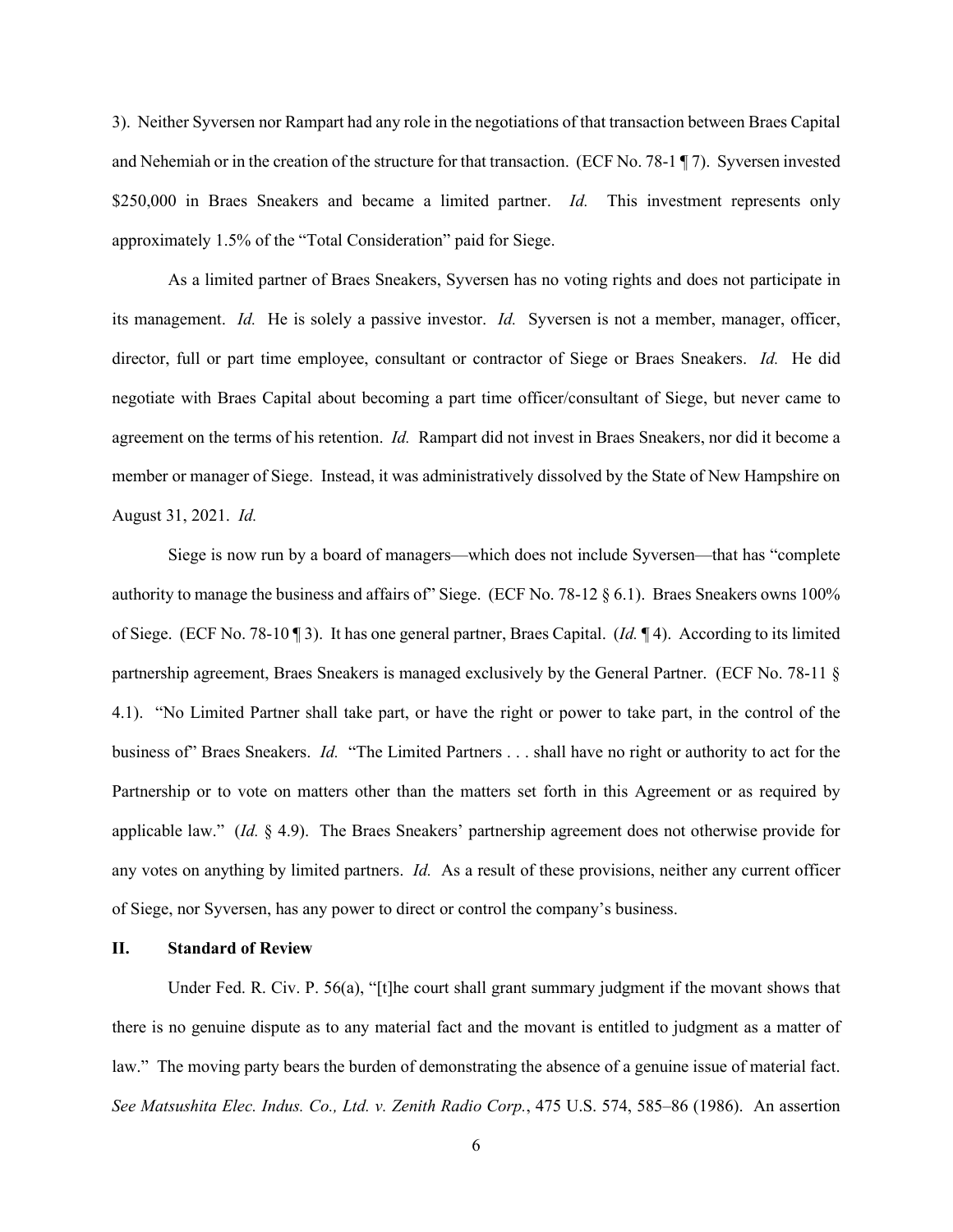that a fact cannot be—or, alternatively, is—genuinely disputed must be supported either by "citing to particular parts of materials in the record, including depositions, documents, electronically stored information, affidavits or declarations, stipulations (including those made for purposes of the motion only), admissions, interrogatory answers, or other materials," or by "showing that the materials cited do not establish the absence or presence of a genuine dispute, or that an adverse party cannot produce admissible evidence to support the fact." Fed. R. Civ. P.  $56(c)(1)(A) & (B)$ . If the moving party has carried its burden, the nonmovant must then "come forward with specific facts showing that there is a genuine issue for trial." *Matsushita*, 475 U.S. at 587 (internal quotation marks omitted). The Court will "draw all reasonable inferences in favor of the nonmoving party, and it may not make credibility determinations or weigh the evidence." *Reeves v. Sanderson Plumbing Prods., Inc.*, 530 U.S. 133, 150 (2000).

To defeat a motion for summary judgment, the nonmoving party must "do more than simply show that there is some metaphysical doubt as to the material facts." *Matsushita*, 475 U.S. at 586; *see also Podobnik v. U.S. Postal Serv.*, 409 F.3d 584, 594 (3d Cir. 2005) (stating that the party opposing summary judgment "must present more than just bare assertions, conclusory allegations or suspicions to show the existence of a genuine issue") (internal quotation marks omitted). The "mere existence of some alleged factual dispute between the parties will not defeat an otherwise properly supported motion for summary judgment;" a factual dispute is genuine only where "the evidence is such that a reasonable jury could return a verdict for the nonmoving party." *Anderson v. Liberty Lobby, Inc.*, 477 U.S. 242, 247–48 (1986).

## **III. Discussion**

The Contract and the Amendment are governed by Delaware law.<sup>[2](#page-6-0)</sup> To state a claim for breach of contract, a plaintiff must establish that a contract existed; the defendant breached an obligation imposed by the contract; and that the defendant's breach damaged the plaintiff. *VLIW Tech., LLC v. Hewlett–Packard Co.,* 840 A.2d 606, 612 (Del. 2003). The parties do not dispute that a contract existed.

<span id="page-6-0"></span><sup>2</sup> Section 3 of the Contract's Standard Terms and Conditions states in part that "The Agreement shall be governed by and construed in accordance with the laws of the State of Delaware (DE) without reference to principles of conflicts of law." (ECF No. 78-2).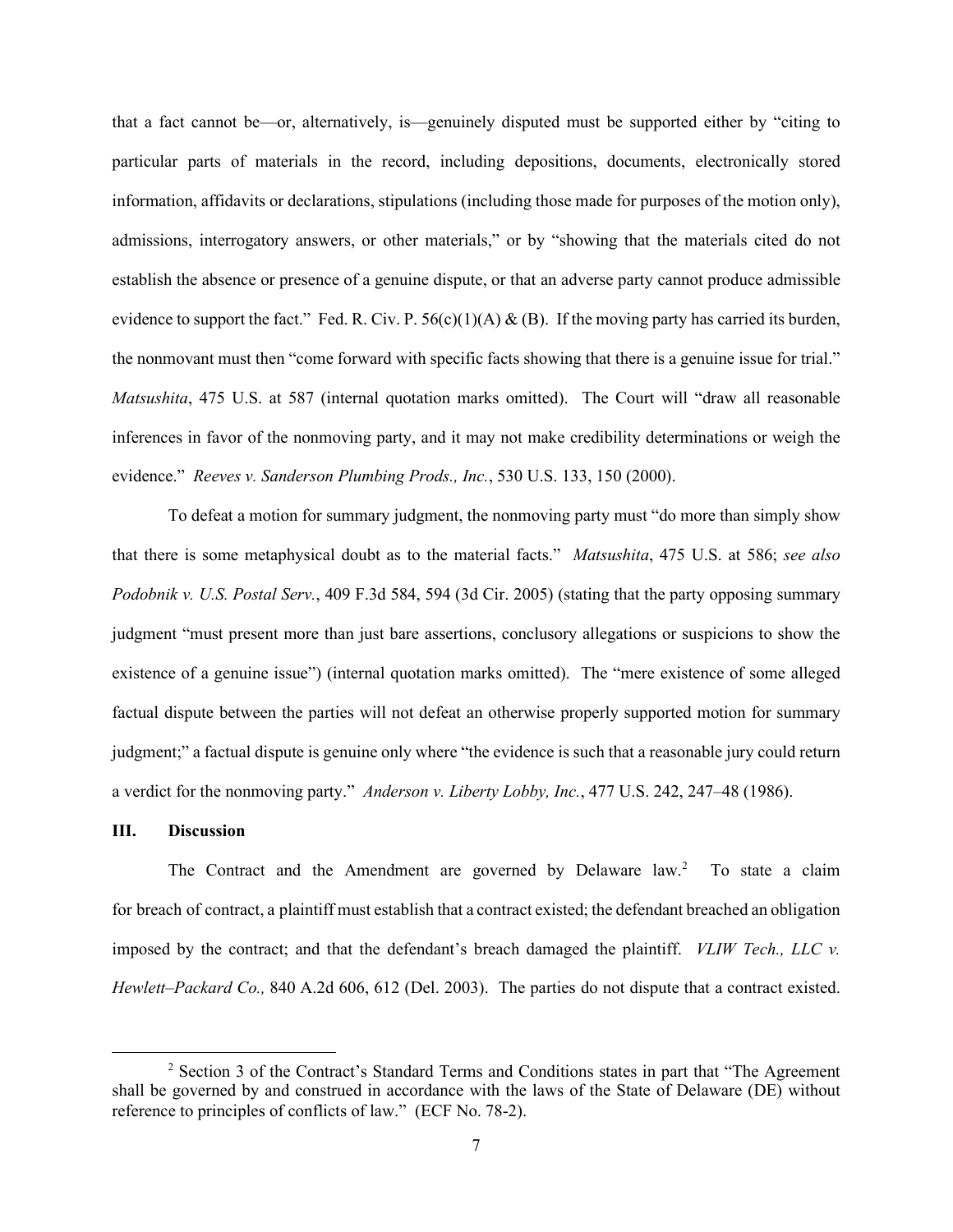The central dispute at hand is whether the subsequent acquisition of Siege by Braes Capital constituted an MBO under the terms of the Contract.

When the contract is clear and unambiguous, the Court will give effect to the plain meaning of the contract's terms and provisions. *Osborn ex rel. Osborn v. Kemp*, 991 A.2d 1153, 1159–60 (Del. 2010). However, if it is possible to reasonably ascribe multiple and different interpretations to a contract, the Court will find that the contract is ambiguous. *Id.* at 1160. "An unreasonable interpretation produces an absurd result or one that no reasonable person would have accepted when entering the contract." *Id.* If a contract is ambiguous, the doctrine of *contra proferentem* applies against the drafting party, and the contract is interpreted in favor of the non-drafting party. *Id.* "The parties' steadfast disagreement over interpretation will not, alone, render the contract ambiguous." *Id.* 

First, Braes Capital was never a party to the contract between Plaintiff and Defendants. Plaintiff asks the Court to construe the acquisition of Siege by Braes Capital as an acquisition by Defendants. Notably, the Contract between Plaintiff and Defendants was rescinded prior to Braes Capital's purchase of Siege. On this alone, the Court finds that Braes Capital's acquisition of Siege was not subject to the Contract. Further, Braes Capital independently obtained the funding for its purchase of Siege. Later, Defendant Syversen became a limited partner of Braes Capital, but his money did not go directly towards the acquisition of Siege. Considering the \$15,540,000 purchase price and Syversen's contributions of \$250,000 and \$500,000, through his charitable organization S8 Impact Foundation, it is possible that Braes Capital could have acquired Siege without the additional funding. Regardless, Defendants never received ownership of Siege under the terms of the Contract.<sup>[3](#page-7-0)</sup> (ECF No. 78-1  $\P$  7).

Second, even if the Court were to construe the contract as binding on Braes Capital, the acquisition of Siege would not have constituted an MBO under the Contract. As mentioned repeatedly, the term

<span id="page-7-0"></span><sup>&</sup>lt;sup>3</sup> As stated in Defendants' brief, "Documents received by the defendants in discovery show that Mr. Sharkey invested \$25,000 in Braes Sneakers and that Mr. Corbitt invested \$300,000 in Braes Sneakers, both becoming limited partners. Their collective investment amounts to approximately 2.0% of the Total Consideration paid for Siege." (ECF No. 78 at 11 n. 6). However, their status is similar to that of Syversen's.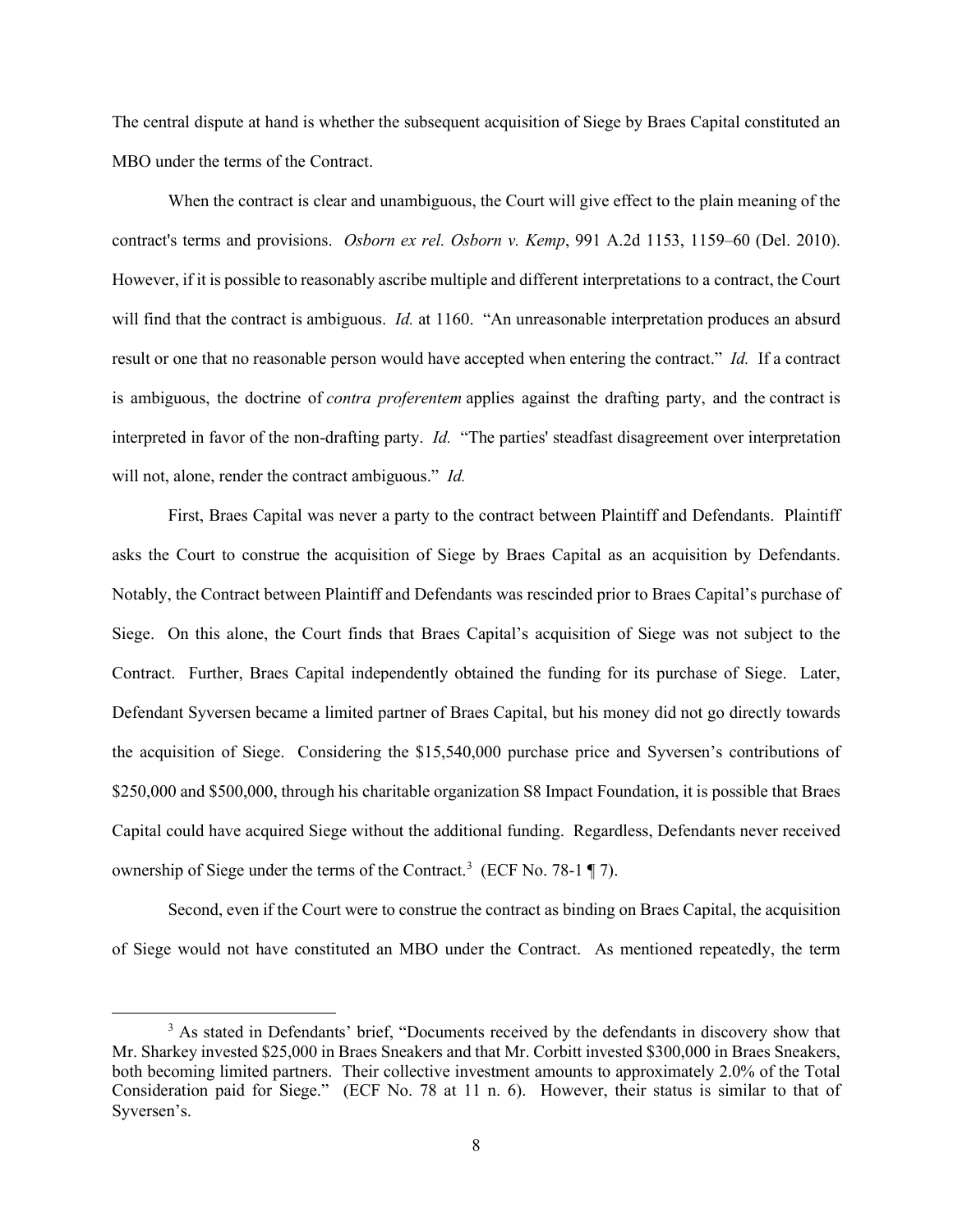"MBO" is not defined by the contract. However, it is clear that Plaintiff intended to assist Defendants in raising the funds to obtain control over Siege. Other than Defendant Syversen's potential, future role with Braes Capital, it is clear that the managers of Siege did not obtain control over the company after the purchase by Braes Capital. In addition, the Contract clearly indicated that the managers would receive majority ownership of Siege. Even construing Defendant Syversen's limited partnership with Braes Capital as ownership of Siege, the result would be that he has a minority ownership interest.

The term "MBO" could be considered ambiguous because of the fact that it does not seem to contemplate any subsequent purchase of Siege that Defendants could have been a party to.<sup>[4](#page-8-0)</sup> However, Plaintiff drafted the Contract. Therefore, ambiguity is to be construed in favor of the non-drafting party, the Defendants. It would not make sense to extend the Contract—that specifically indicates that Plaintiff was retained to help Defendants in an MBO—to any possible transaction Defendants may engage in involving Siege.

Finally, Plaintiff asks the Court to consider anticipatory repudiation as the basis for its breach of contract claim. Even if the Court were to consider Plaintiff's argument, its claim for breach of contract still fails. Notably, this argument was rejected in the Magistrate's Report and Recommendation issued before Plaintiff's voluntary dismissal of the Prior Case. While the Report is not controlling, it is highly persuasive. Section 5 of the agreement between Plaintiff and Syversen states that the contract remains in effect until "the Client decides not to move forward with the acquisition of the Target." (ECF No. 78-2 at 3). Syversen rightfully exercised this option in April 2019.

#### **IV. Conclusion**

For the reasons stated above, the Court finds that the Company Defendants' Motion for Summary Judgment (ECF No. 77) should be and hereby is **GRANTED.** A judgment of even date consistent with this opinion shall issue.

<span id="page-8-0"></span><sup>4</sup> Plaintiff argues that the term "MBO" is ambiguous. (ECF No. 80 at 10).